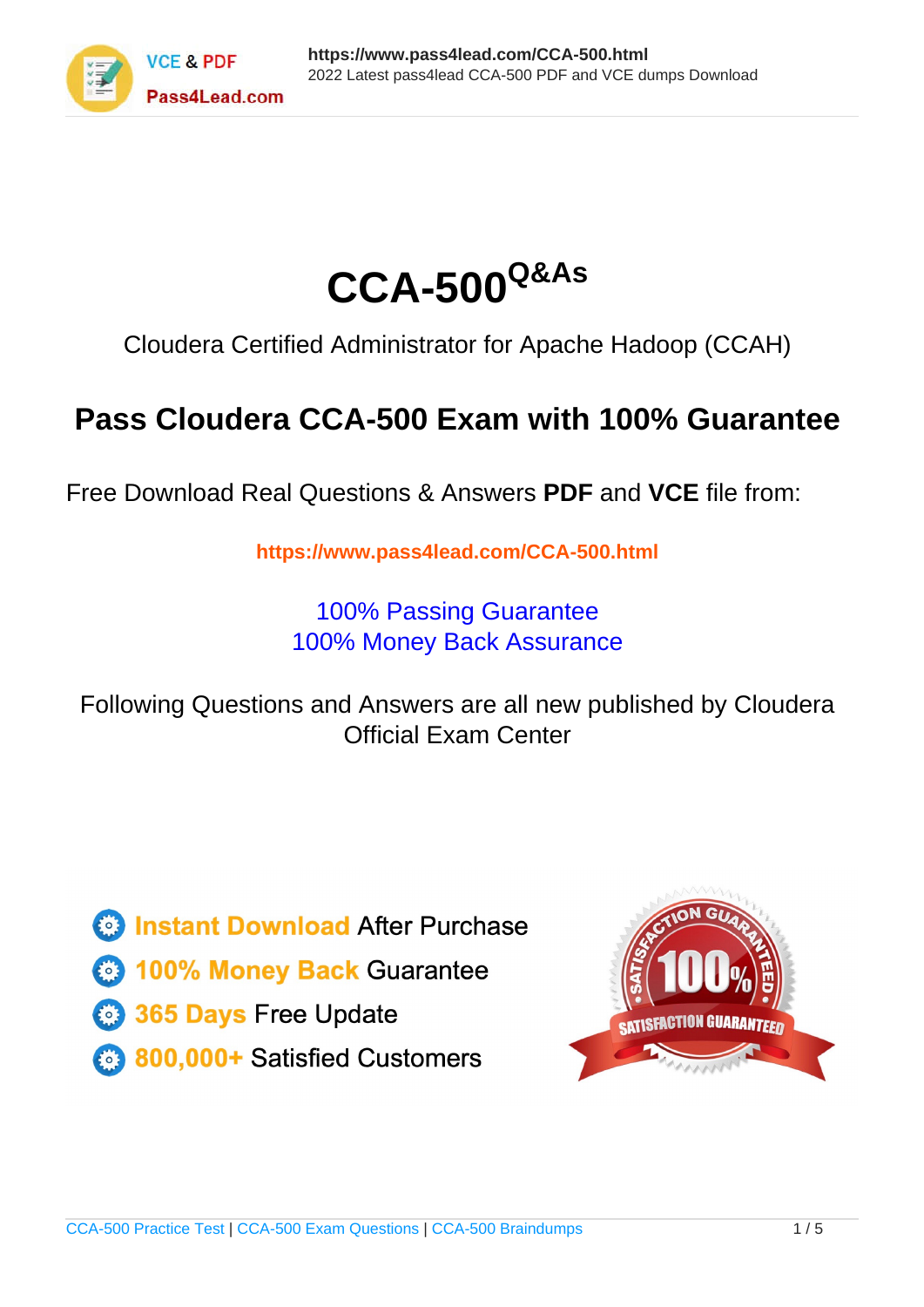

# **QUESTION 1**

You have a cluster running with a FIFO scheduler enabled. You submit a large job A to the cluster, which

you expect to run for one hour. Then, you submit job B to the cluster, which you expect to run a couple of

minutes only.

You submit both jobs with the same priority.

Which two best describes how FIFO Scheduler arbitrates the cluster resources for job and its tasks?

(Choose two)

A. Because there is a more than a single job on the cluster, the FIFO Scheduler will enforce a limit on the percentage of resources allocated to a particular job at any given time

B. Tasks are scheduled on the order of their job submission

C. The order of execution of job may vary

D. Given job A and submitted in that order, all tasks from job A are guaranteed to finish before all tasks from job B

E. The FIFO Scheduler will give, on average, and equal share of the cluster resources over the job lifecycle

F. The FIFO Scheduler will pass an exception back to the client when Job B is submitted, since all slots on the cluster are use

Correct Answer: AD

### **QUESTION 2**

You have installed a cluster HDFS and MapReduce version 2 (MRv2) on YARN. You have no dfs.hosts entry(ies) in your hdfs-site.xml configuration file. You configure a new worker node by setting fs.default.name in its configuration files to point to the NameNode on your cluster, and you start the DataNode daemon on that worker node. What do you have to do on the cluster to allow the worker node to join, and start sorting HDFS blocks?

A. Without creating a dfs.hosts file or making any entries, run the commands hadoop.dfsadminrefreshModes on the NameNode

B. Restart the NameNode

C. Creating a dfs.hosts file on the NameNode, add the worker Node\\'s name to it, then issue the command hadoop dfsadmin refresh Nodes = on the Namenode

D. Nothing; the worker node will automatically join the cluster when NameNode daemon is started

Correct Answer: A

### **QUESTION 3**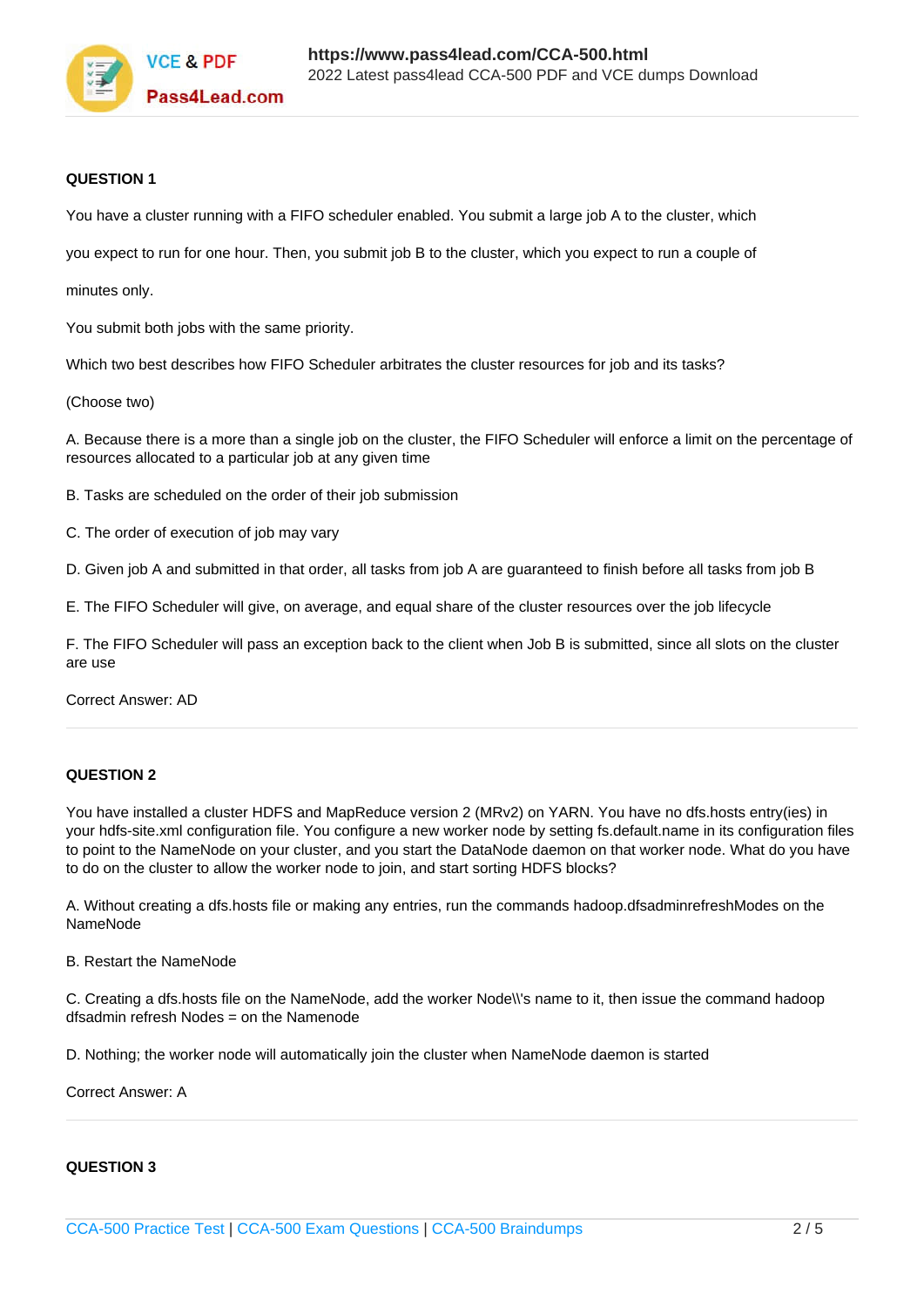

You are running a Hadoop cluster with a NameNode on host mynamenode, a secondary NameNode on host mysecondarynamenode and several DataNodes.

Which best describes how you determine when the last checkpoint happened?

A. Execute hdfs namenode report on the command line and look at the Last Checkpoint information

B. Execute hdfs dfsadmin saveNamespace on the command line which returns to you the last checkpoint value in fstime file

C. Connect to the web UI of the Secondary NameNode (http://mysecondary:50090/) and look at the "Last Checkpoint" information

D. Connect to the web UI of the NameNode (http://mynamenode:50070) and look at the "Last Checkpoint" information

Correct Answer: C

# **QUESTION 4**

During the execution of a MapReduce v2 (MRv2) job on YARN, where does the Mapper place the intermediate data of each Map Task?

A. The Mapper stores the intermediate data on the node running the Job\\'s ApplicationMaster so that it is available to YARN ShuffleService before the data is presented to the Reducer

B. The Mapper stores the intermediate data in HDFS on the node where the Map tasks ran in the HDFS / usercache/and(user)/apache/application\_and(appid) directory for the user who ran the job

C. The Mapper transfers the intermediate data immediately to the reducers as it is generated by the Map Task

D. YARN holds the intermediate data in the NodeManager\\'s memory (a container) until it is transferred to the Reducer

E. The Mapper stores the intermediate data on the underlying filesystem of the local disk in the directories yarn.nodemanager.locak-DIFS

Correct Answer: E

### **QUESTION 5**

Which YARN daemon or service monitors a Controller\\'s per-application resource using (e.g., memory CPU)?

- A. ApplicationMaster
- B. NodeManager
- C. ApplicationManagerService
- D. ResourceManager

Correct Answer: A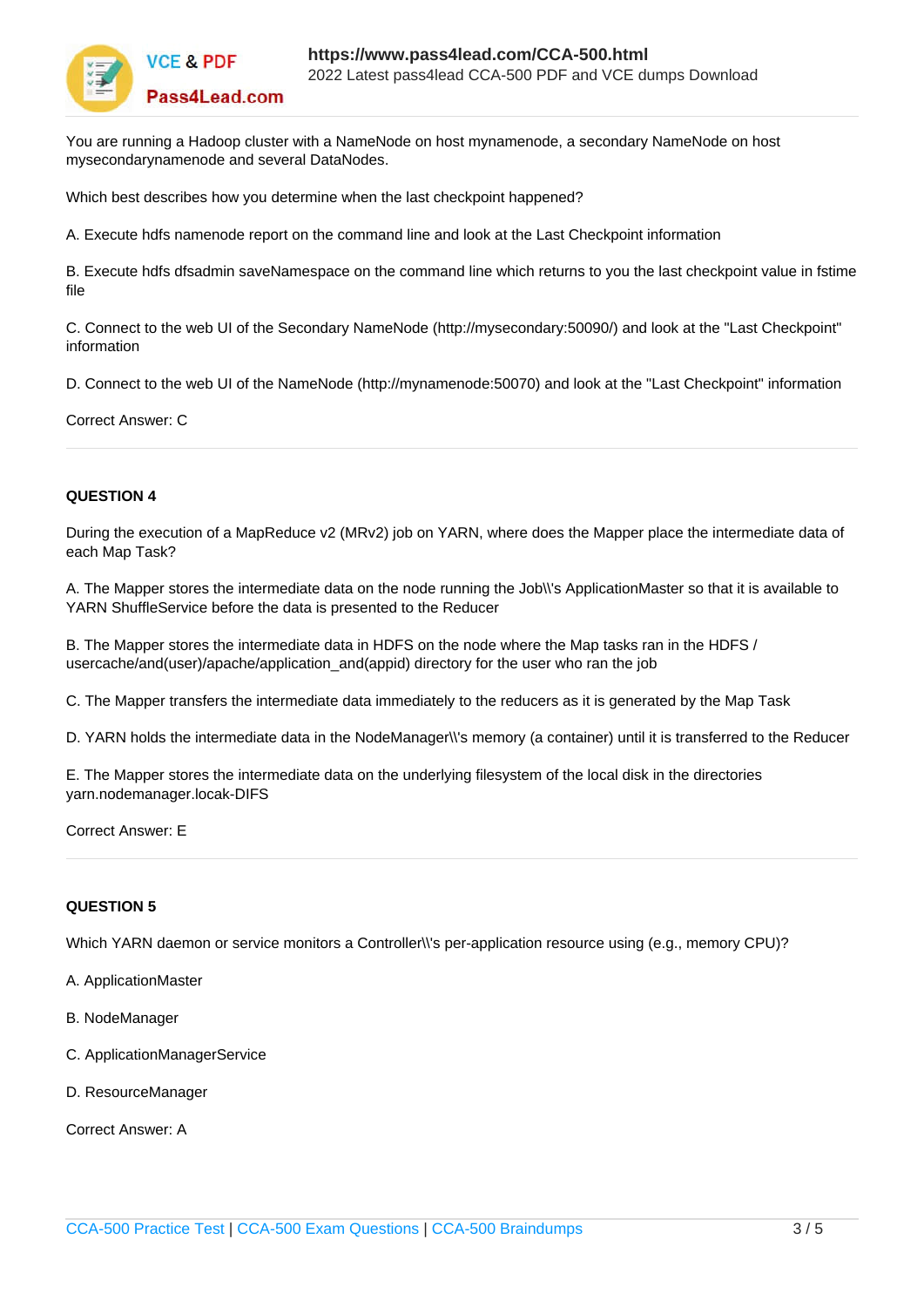

[CCA-500 Practice Test](https://www.pass4lead.com/CCA-500.html) [CCA-500 Exam Questions](https://www.pass4lead.com/CCA-500.html) [CCA-500 Braindumps](https://www.pass4lead.com/CCA-500.html)